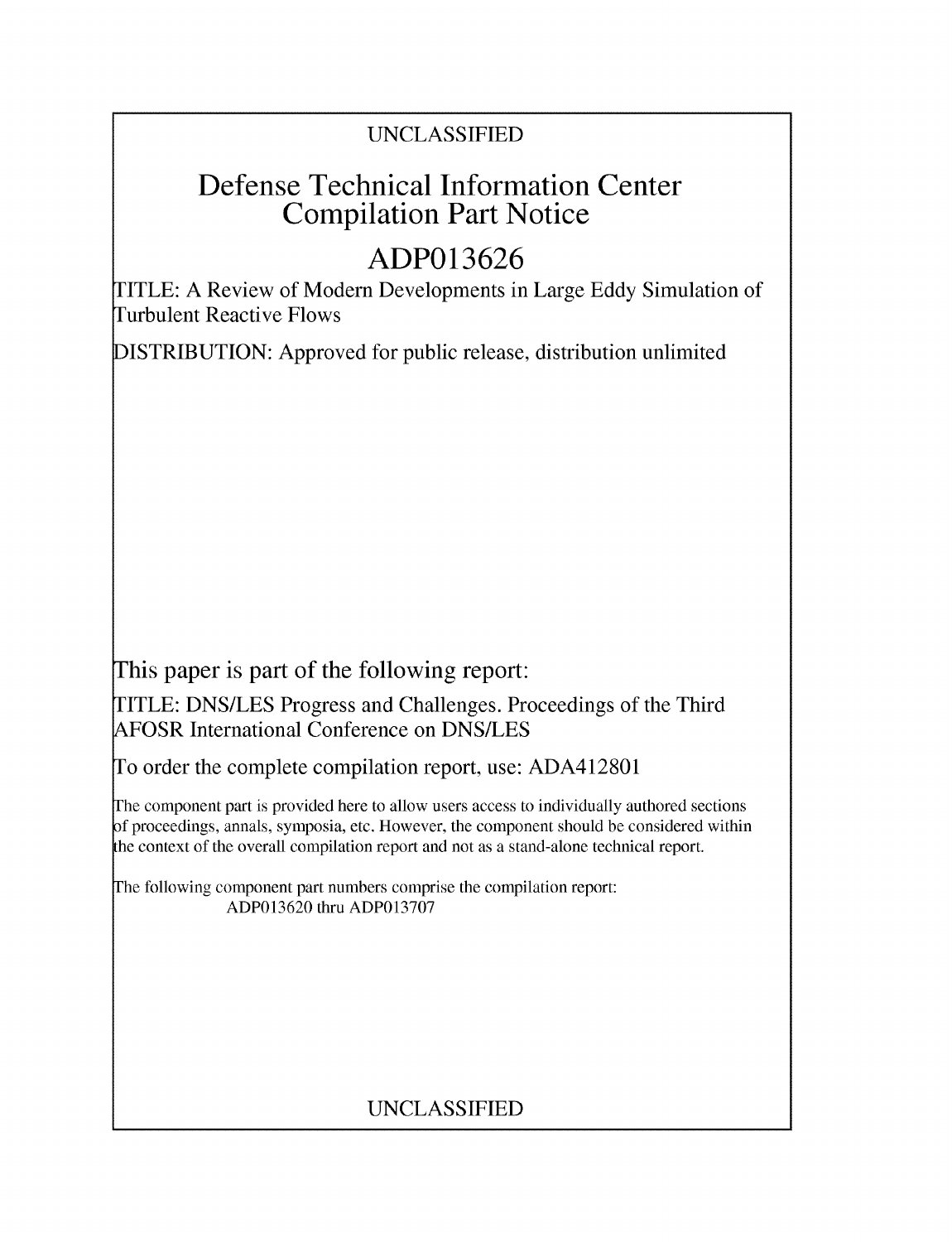# **A** REVIEW OF MODERN **DEVELOPMENTS** IN LARGE EDDY SIMULATION OF **TURBULENT** REACTIVE FLOWS

# PEYMAN **GIVI** *Department of Mechanical and Aerospace Engineering University at Buffalo, SUNY Buffalo, NY 14260-4400*

Abstract. An overview is presented of recent developments and contributions in large eddy simulation (LES) of turbulent reactive flows. The foundation of some of the recently proposed subgrid scale (SGS) closures for such simulations is presented, along with a discussion of their capabilities and limitations. The scope of the review is limited to physical modeling. In doing so, only issues pertaining to additional complexities caused by chemical reactions are discussed. That is, the challenges associated with "general" **LES** of non-reactive flows are not considered, even though all of these challenges are indeed present (and in most cases are a lot more complex) in reactive flows. It is recognized that numerical algorithms and computational procedures play a significant role in (any) LES. However, this review does not deal with these issues except for cases wherein the actual numerical-computational methodology is directly coupled with the procedure by which **LES** is conducted. The SGS closure based on the recently developed "filtered density function" (FDF) method is described in a greater detail. This is due to more familiarity of this reviewer with this closure; it does not imply that other closures are less effective.

# 1. Introduction

In the late 1980's, I was preparing a review article on large scale numerical simulations of turbulent reactive flows. The intent was to provide a survey of the contributions made to both direct numerical simulation (DNS) and large eddy simulation (LES). However, when that article was finally published (Givi, 1989), its content was heavily biased towards DNS. This was not intentional, it just reflected the state of progress on **LES** of turbu-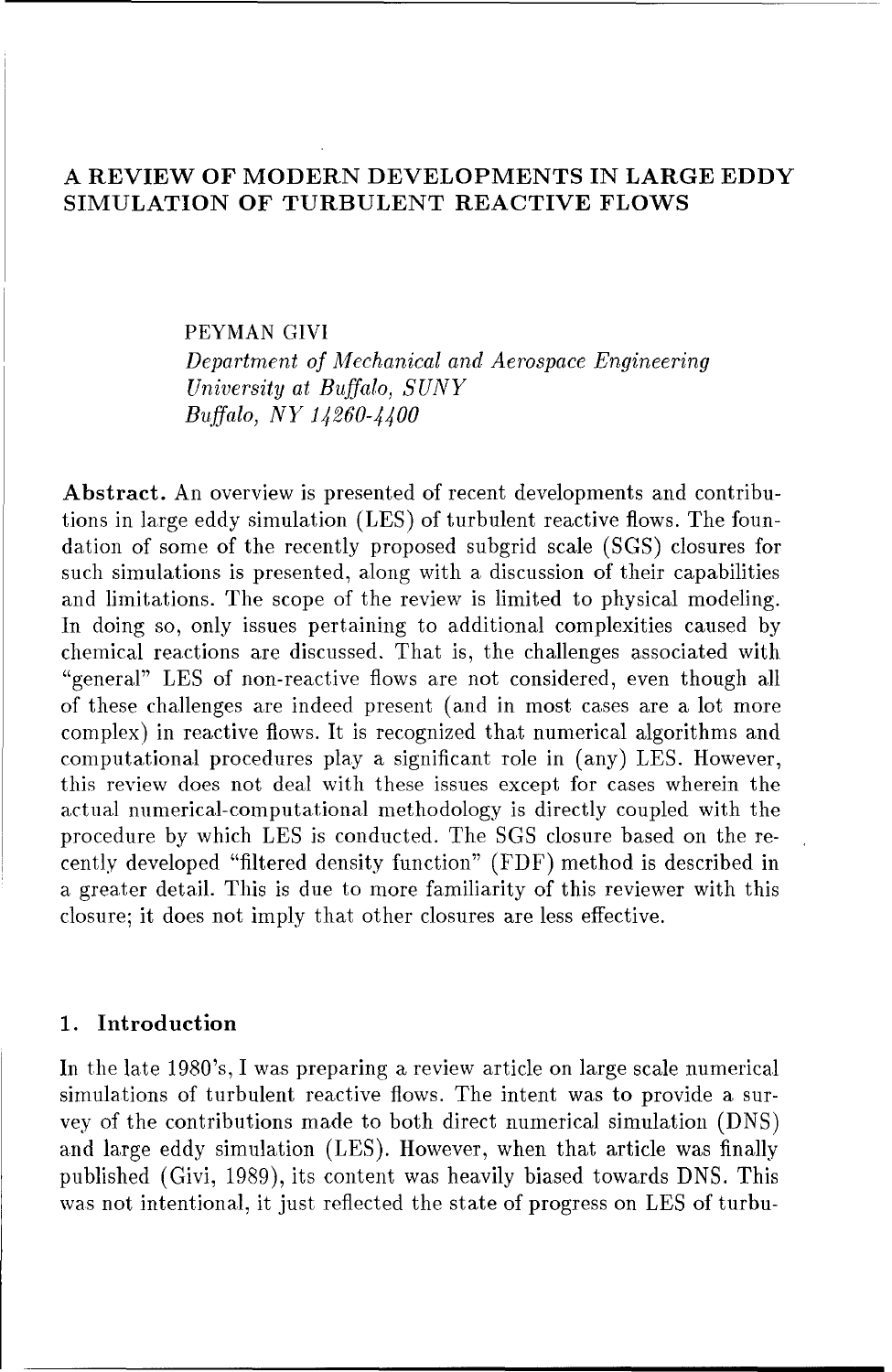lent combustion at that time. But with all of the enthusiasm for **DNS** in the combustion community, the limitations of such simulations were well recognized (even with the most optimistic predictions of growth in supercomputer technology). It was also clear that the future of large scale **sim**ulations of practical turbulent reacting flows would heavily depend on the development of **LES.** Therefore, it was quite easy to predict that **LES** would receive significant attention in computational predictions of turbulent reacting flows in the 1990's and into the next (present) century.

Now, at the time of writing this article (Summer 2001), while struggling to meet the deadline for its submission(!) **I** am not surprised **by** the extent of the contributions in developing subgrid scale **(SGS)** models or **by** the magnificent work on **LES** of a variety of turbulent reacting flow systems. In fact, **I** admit that the rate of these developments has been a lot faster than my capability to absorb, or in some cases even follow, the details of the proposed methodologies. In addition, the page-limit restrictions under which this is being prepared, preclude describing the details of the wide variety of currently available closures; similarly, citation of the relevant references cannot even be done exhaustively. Fortunately, many aspects of **SGS** closures and **LES** of reacting turbulence have recently been discussed in several excellent tutorial and review articles (Cook and Riley, 1998a; Candel *et* al., 1999; Bilger, 2000; Branley and Jones, 2000; Menon, 2000; Peters, 2000; Pope, 2000; Luo, 2001; Poinsot and Veynante, 2001). Therefore, in the present review I concentrate on some of the major issues related to my area of research within this field.

## 2. Starting Equations

Large eddy simulation involves the use of the spatial filtering operation (Sagaut, 2001) **/+0**

$$
\langle Q(\mathbf{x},t)\rangle_{\ell} = \int_{-\infty}^{+\infty} Q(\mathbf{x}',t) \mathcal{G}(\mathbf{x}',\mathbf{x}) d\mathbf{x}',\tag{1}
$$

where G denotes the filter function of width  $\Delta_G$ , and  $\langle Q(\mathbf{x},t) \rangle_{\ell}$  represents the filtered value of the transport variable  $Q(\mathbf{x}, t)$ . In variable density flows it is convenient to consider the Favré filtered quantity,

$$
\langle Q(\mathbf{x},t) \rangle_L = \langle \rho Q \rangle_\ell / \langle \rho \rangle_\ell. \tag{2}
$$

We consider spatially **&** temporally invariant and localized filter functions,  $\mathcal{G}(\mathbf{x}', \mathbf{x}) \equiv G(\mathbf{x}' - \mathbf{x})$  with the properties  $G(\mathbf{x}) = G(-\mathbf{x})$ , and  $\int_{-\infty}^{\infty} G(\mathbf{x}) d\mathbf{x} =$ **1.** Moreover, we only consider "positive" filter functions for which all the moments  $\int_{-\infty}^{\infty} x^m G(x) dx$  exist for  $m \geq 0$ .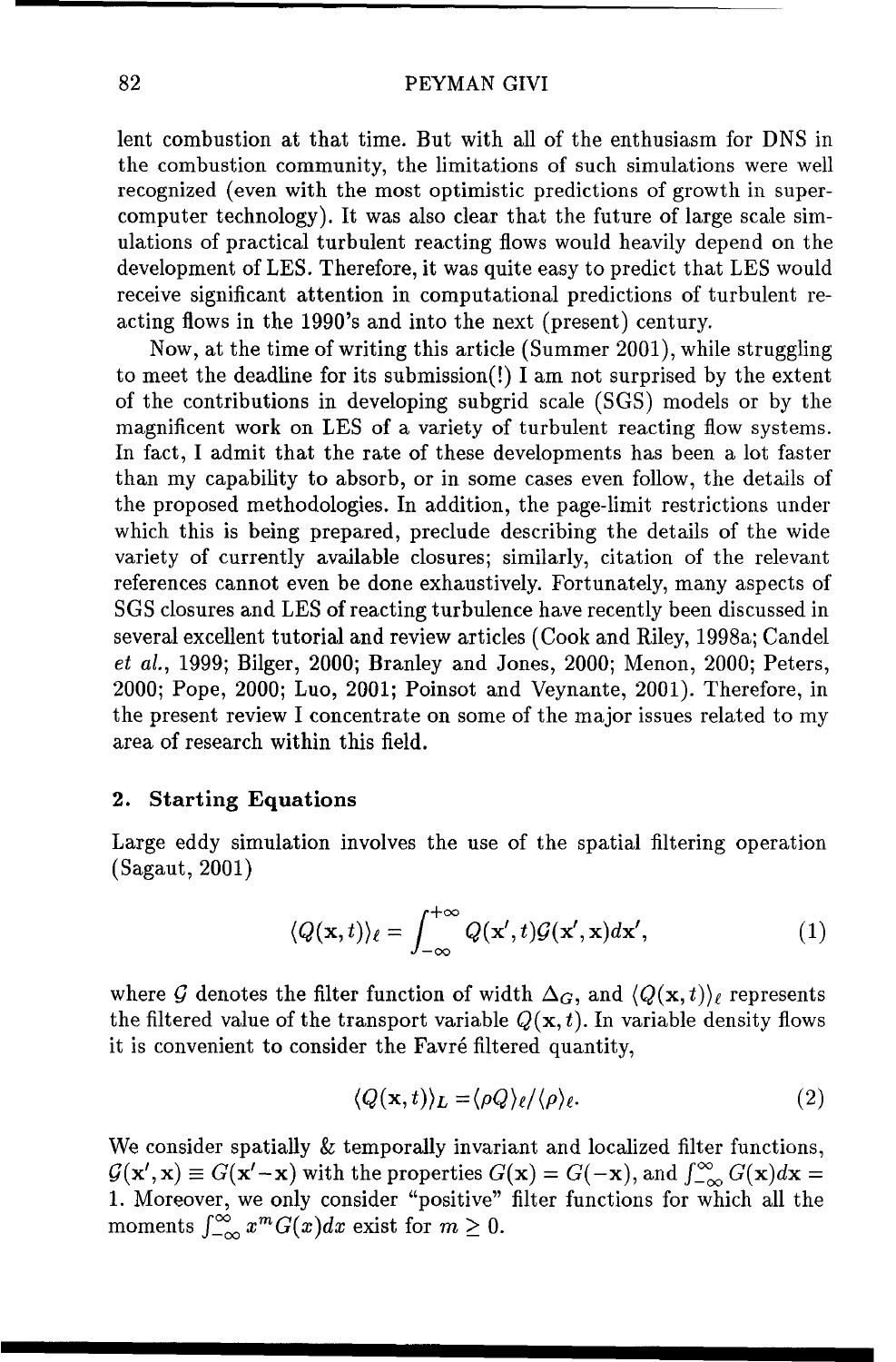To set the framework, we consider the transport equations of chemically reacting flows. To isolate the effects of chemical reaction in the simplest way, we consider single-phase (gaseous) combustion in a low Mach number flow with negligible radiative heat transfer and viscous dissipation. We also assume that Newton's law of viscosity, Fourier's law of heat conduction and Fick's law of mass diffusion are applicable. Therefore, the primary transport variables are the density  $\rho$ , the velocity vector  $u_i$ ,  $i = 1, 2, 3$  along the  $x_i$  direction, the pressure p, the species' mass fractions  $Y_\alpha$ , and the total specific enthalpy  $h$ . All of the mass fractions and the enthalpy are grouped into the scalar array  $\phi(\mathbf{x}, t) \equiv [\phi_1, \phi_2, \dots, \phi_\sigma] \equiv [Y_1, Y_2, \dots, Y_{N_s}, h]$  of size  $\sigma = N_s + 1$  where  $N_s$  denotes the total number of species. Application of the filtering operation to the equations of continuity, momentum, enthalpy (energy) and species mass fraction equations gives

$$
\frac{\partial \langle \rho \rangle_{\ell}}{\partial t} + \frac{\partial \langle \rho \rangle_{\ell} \langle u_i \rangle_{L}}{\partial x_i} = 0, \tag{3}
$$

$$
\frac{\partial \langle \rho \rangle_{\ell} \langle u_j \rangle_{L}}{\partial t} + \frac{\partial \langle \rho \rangle_{\ell} \langle u_i \rangle_{L} \langle u_j \rangle_{L}}{\partial x_i} = -\frac{\partial \langle p \rangle_{\ell}}{\partial x_j} + \frac{\partial \langle \tau_{ij} \rangle_{\ell}}{\partial x_i} - \frac{\partial T_{ij}}{\partial x_i}, \qquad (4)
$$

$$
\frac{\partial \langle \rho \rangle_{\ell} \langle \phi_{\alpha} \rangle_{L}}{\partial t} + \frac{\partial \langle \rho \rangle_{\ell} \langle u_{i} \rangle_{L} \langle \phi_{\alpha} \rangle_{L}}{\partial x_{i}} = -\frac{\partial \langle J_{i}^{\alpha} \rangle_{\ell}}{\partial x_{i}} - \frac{\partial M_{i}^{\alpha}}{\partial x_{i}} + \langle \rho S_{\alpha} \rangle_{\ell}, \quad (5)
$$

where t represents time, and the filtered reaction source terms are denoted by  $\langle \rho S_{\alpha} \rangle_{\ell} = \langle \rho \rangle_{\ell} \langle S_{\alpha} \rangle_{L}$ . The viscous stress tensor and the mass/heat fluxes are denoted by  $\tau_{ij}$ , and  $J_i^{\alpha}$ , respectively. At low Mach numbers and heat release rates, by neglecting the viscous dissipation and thermal radiation the source terms in the enthalpy equation can be assumed to be negligible. Thus,  $S_{\alpha} = S_{\alpha}(\phi)$ . The terms  $T_{ij} = \langle \rho \rangle_{\ell} (\langle u_i u_j \rangle_L - \langle u_i \rangle_L \langle u_j \rangle_L)$  and  $M_i^{\alpha} =$  $\langle \rho \rangle_{\ell} (\langle u_i \phi_\alpha \rangle_L - \langle u_i \rangle_L \langle \phi_\alpha \rangle_L)$  denote the SGS stress and the SGS mass flux, respectively. Equations (3)-(5) are coupled through the equation of state.

# **3.** Closure Methodologies

For non-reacting flows the SGS closure is associated with  $T_{ij}$  and  $M_i^{\alpha}$ (Canuto, 1994; Ciofalo, 1994; Lesieur and Metais, 1996). In reacting flows, an additional model is required for the filtered reaction rate  $(S_{\alpha})_L$ . This modeling is the subject of primary concern in this review.

One of the first contributions in **LES** of reactive flows, similar to that in LES of non-reacting flows, was made in atmospheric sciences (Schumann, 1989). In this work, the effects of SGS scalar fluctuations (as appear in the chemical source term) are assumed negligible, *i.e.*  $\langle \hat{S}_{\alpha}(\phi) \rangle_L \approx \hat{S}_{\alpha}(\langle \phi \rangle_L)$ . This assumption is compatible with that made in some of the more recent contributions (Boris *et al.,* 1992; Fureby and Grinstein, 1999), in which it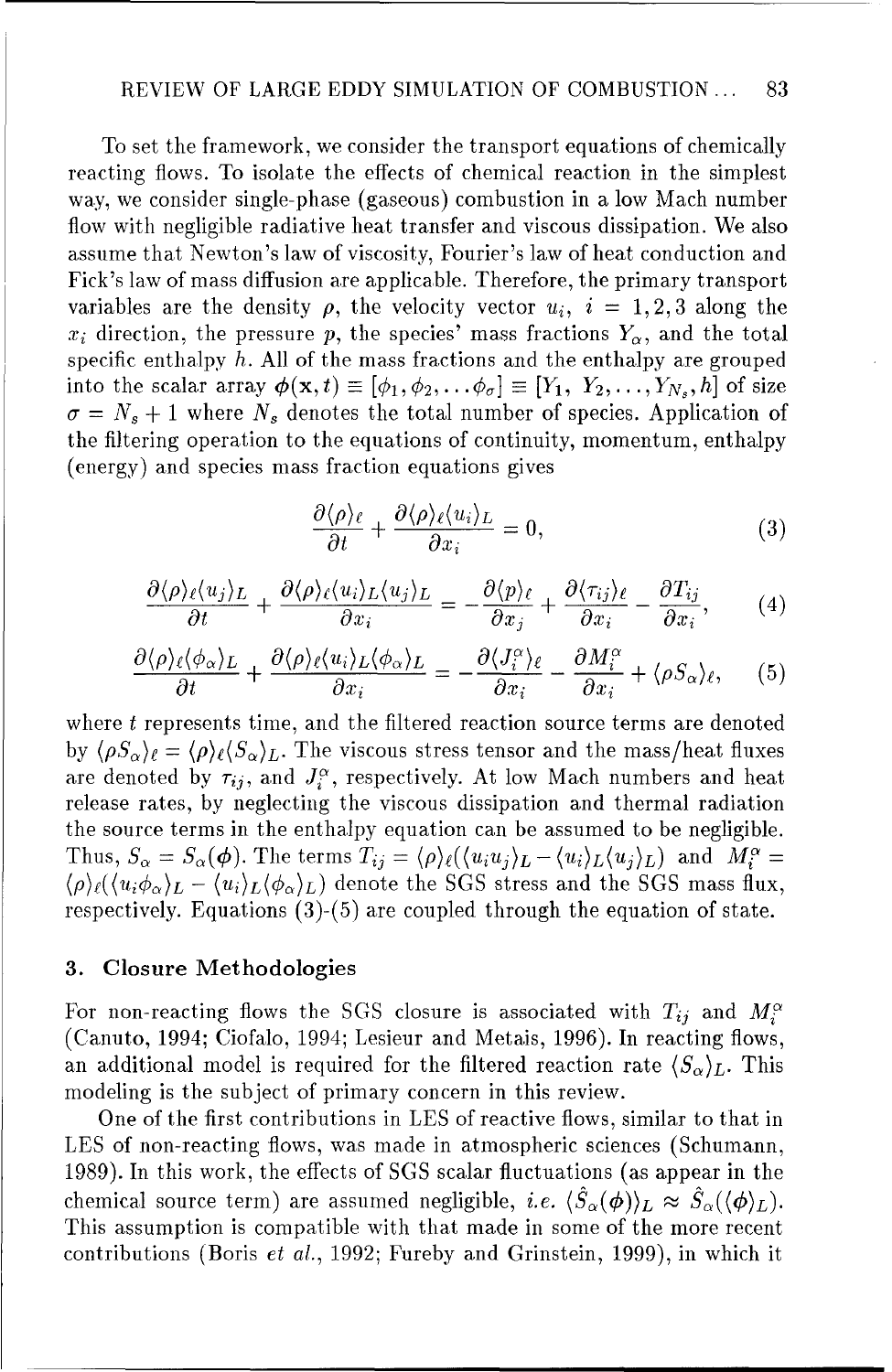is argued that all of the essential SGS contributions are included in the numerical discretization procedure.

Modeling of the scalar fluctuations has been the subject of broad investigations in Reynolds averaged simulations (RAS) for over five decades, resulting in a variety of closure strategies (Libby and Williams, 1980; Libby and Williams, 1994). Within the past 10 years or so, almost all of these closures have been considered for LES. Examples: the eddy-break up models (Fureby and Lofstrom, 1994; Candel et al., 1999), moment methods (Frankel et al., 1993), the flamelet concept (Cook et al., 1997; Cook and Riley, 1998b; De Bruyn Kops *et al.,* 1998; DesJardin and Frankel, 1998; DesJardin and Frankel, 1999; Pitsch and Steiner, 2000; Ladeinde et al., 2001), the linear eddy model (LEM) (McMurtry et al., 1992; Menon and Calhoon, 1996; Kim et al., 1999; Menon, 2000), the conditional moment method (CMM) (Bushe and Steiner, 1999; Steiner and Bushe, 2001), and many others (Sykes *et al.*, 1992; Galperin and Orszag, 1993; Smith and Menon, 1996; Im et al., 1997; McGrattan et al., 1998; Thibaut and Candel, 1998; Battaglia et al., 2000; Collin et al., 2000). In addition, several of the closures previously developed for LES of non-reacting flows, have been extended for use in reacting flow simulations (DesJardin and Frankel, 1998; Jaberi and James, 1998).

The probability density function (PDF) methods have proven particularly useful in RAS (O'Brien, 1980; Pope, 1985; Dopazo, 1994; Fox, 1996; Pope, 2000). The systematic approach for determining the PDF is by means of solving its transport equation. An alternative approach is based on assumed methods in which the shape of the PDF is specified a *priori.* This has been pursued in several studies in most of which it is assumed that the thermo-chemical variables depend only on the mixture fraction, e.g. infinitely fast reaction, equilibrium chemistry. Therefore, the PDF is univariate (Madnia and Givi, 1993; Cook and Riley, 1994; Réveillon and Vervisch, 1996; Branley and Jones, 1997; Jim6nez et al., 1997; Mathey and Chollet, 1997; DesJardin and Frankel, 1998; DesJardin and Frankel, 1999; Forkel and Janicka, 2000; Kempf et al., 2000). For LES of non-equilibrium reactive flows, it is necessary to assume the joint PDF of multi-scalars (Frankel et al., 1993). Consistent with popular methods of generating univariate (Leemis, 1986) and multivariate (Johnson and Kotz, 1972) distributions, all of the assumed SGS scalar PDFs in the contributions cited above are based on the first and the second order moments. The PDFs generated in this way offer sufficient flexibility and are affordable for large scale simulations. However, it is now well understood that the "true" PDF strongly depends on the actual physics of mixing in a given flow condition (Jaberi *et* al., 1996). Therefore, there is a need to determine such PDFs in a more systematic manner.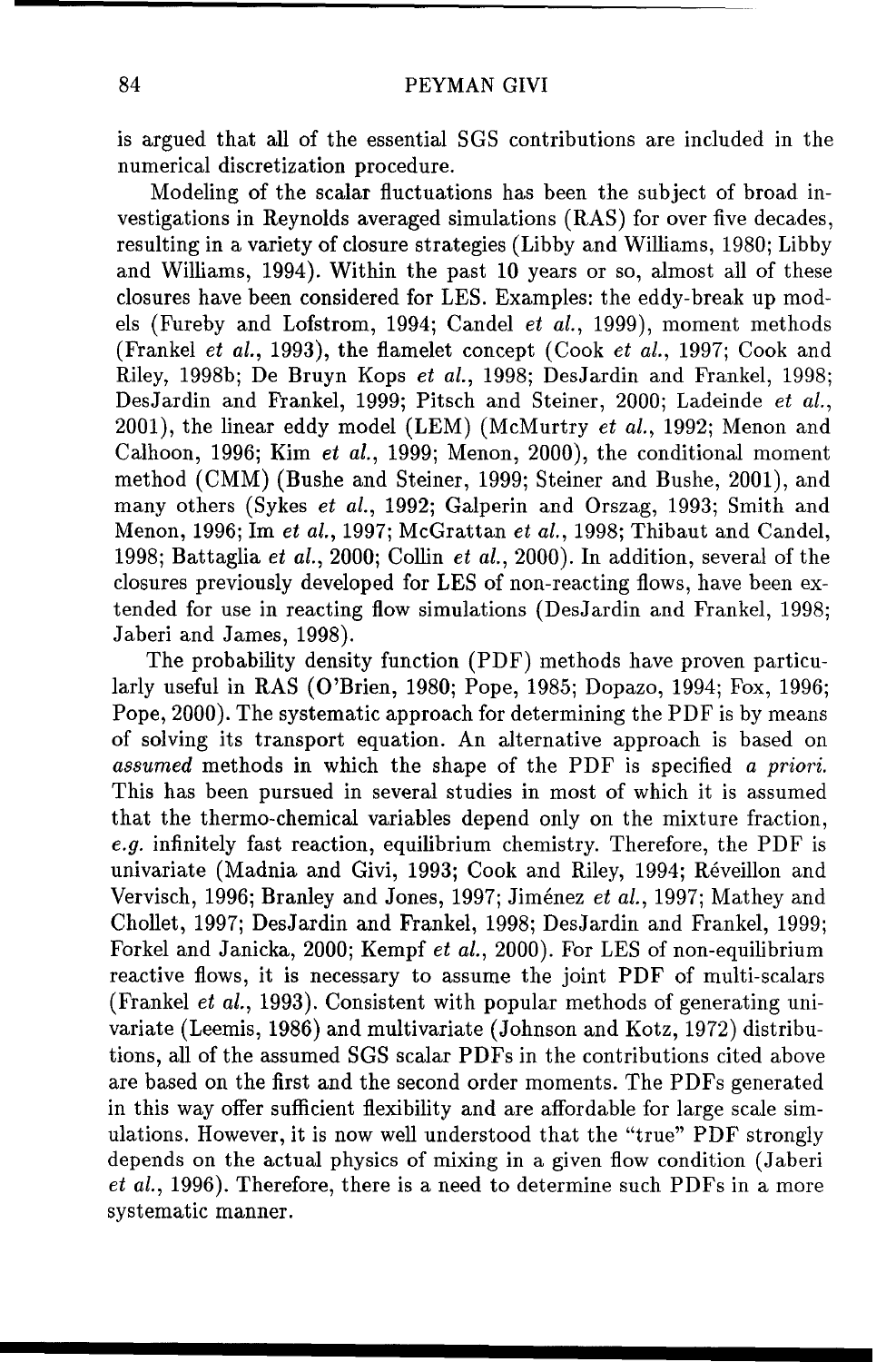#### REVIEW OF LARGE EDDY SIMULATION OF COMBUSTION ... 85

The "filtered density function" (FDF) methodology introduced by Pope (1990) provides the framework for fundamental developments of the PDF based SGS closures. This method provides a means of determining the PDF from its own transport equation. For the scalars' array  $\phi(\mathbf{x}, t)$  the FDF, denoted by  $P_L$ , is defined as (Pope, 1990)

$$
P_L(\boldsymbol{\psi}; \mathbf{x}, t) = \int_{-\infty}^{+\infty} \zeta \left[ \boldsymbol{\psi}, \boldsymbol{\phi}(\mathbf{x}', t) \right] G(\mathbf{x}' - \mathbf{x}) d\mathbf{x}',\tag{6}
$$

$$
\zeta[\psi,\phi(\mathbf{x},t)] = \prod_{\alpha=1}^{\sigma} \delta[\psi_{\alpha} - \phi_{\alpha}(\mathbf{x},t)],\tag{7}
$$

where  $\delta$  denotes the delta function and  $\psi$  denotes the composition domain of the scalar array. The term  $(\phi - \psi(\mathbf{x}, t))$  is the "fine-grained" density (Lundgren, 1967; O'Brien, 1980; Pope, 1985; Dopazo, 1994). In variable density flows, it is convenient to consider the "filtered mass density function" (FMDF), denoted by  $F_L$ , as

$$
F_L(\boldsymbol{\psi}; \mathbf{x}, t) \equiv \int_{-\infty}^{+\infty} \rho(\mathbf{x}', t) \zeta [\boldsymbol{\psi}, \boldsymbol{\phi}(\mathbf{x}', t)] G(\mathbf{x}' - \mathbf{x}) d\mathbf{x}'. \tag{8}
$$

The integral property of the FDF and FMDF is such that

$$
\int_{-\infty}^{+\infty} P_L(\boldsymbol{\psi}; \mathbf{x}, t) d\boldsymbol{\psi} = 1, \quad \int_{-\infty}^{+\infty} F_L(\boldsymbol{\psi}; \mathbf{x}, t) d\boldsymbol{\psi} = \langle \rho(\mathbf{x}, t) \rangle_{\ell}.
$$
 (9)

For further discussions, it is useful to define the mass weighted conditional filtered mean of the variable  $Q(\mathbf{x}, t)$ ,

$$
\langle Q(\mathbf{x},t)|\psi\rangle_{\ell} \equiv \frac{\int_{-\infty}^{+\infty} \rho(\mathbf{x}',t)Q(\mathbf{x}',t)\zeta[\psi,\phi(\mathbf{x}',t)]G(\mathbf{x}'-\mathbf{x})d\mathbf{x}'}{F_L(\psi;\mathbf{x},t)}.\tag{10}
$$

Therefore, when Q can be completely described by the compositional variable, *i.e.*  $Q(\mathbf{x},t) \equiv \hat{Q}(\phi(\mathbf{x},t))$ , we have  $\langle Q(\mathbf{x},t)|\psi\rangle_f = \hat{Q}(\psi)$ . Also,

$$
\int_{-\infty}^{+\infty} \langle Q(\mathbf{x},t)|\psi\rangle_{\ell} F_L(\psi;\mathbf{x},t) d\psi = \langle \rho(\mathbf{x},t) \rangle_{\ell} \langle Q(\mathbf{x},t) \rangle_L.
$$
 (11)

The transport equation for  $F_L(\psi; \mathbf{x}, t)$  is obtained by multiplying the transport equation for the fine grained density by the filter function  $G(\mathbf{x}' - \mathbf{x})$ and integrating over x' space (Gao and O'Brien, 1993; Colucci *et al.,* 1998; R6veillon and Vervisch, 1998; Jaberi *et al.,* 1999; Jaberi, 1999; Zhou and Pereira, 2000; Tong, 2001),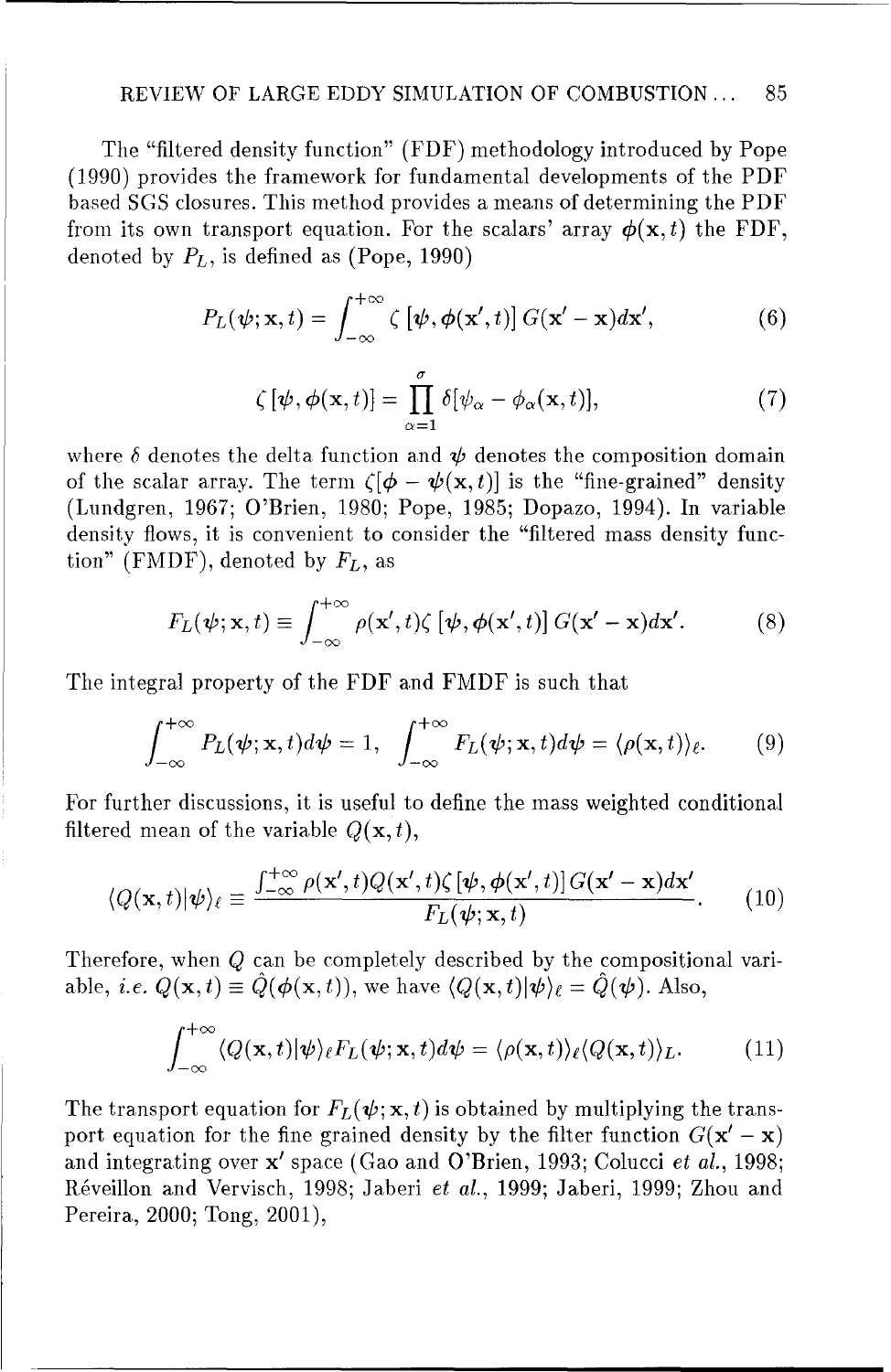$$
\frac{\partial F_L(\psi; \mathbf{x}, t)}{\partial t} + \frac{\partial [\langle u_i(\mathbf{x}, t) | \psi \rangle_\ell F_L(\psi; \mathbf{x}, t)]}{\partial x_i} = -\frac{\partial [\hat{S}_\alpha(\psi) F_L(\psi; \mathbf{x}, t)]}{\partial \psi_\alpha} + \frac{\partial}{\partial \psi_\alpha} \left[ \left\langle \frac{1}{\hat{\rho}(\phi)} \frac{\partial J_i^\alpha}{\partial x_i} | \psi \right\rangle_\ell F_L(\psi; \mathbf{x}, t) \right]. \tag{12}
$$

The first term on the RHS is due to chemical reaction and is in a closed form. This demonstrates the primary advantage of the FDF methodology. However, the SGS convection (the second term on the LHS) and SGS mixing (the second term on the RHS) must be modeled. One of the most challenging issues in FDF is associated with closure of the mixing term. This has been the subject of broad investigations in PDF modeling (Pope, 1985; Pope, 2000). In Eq. (12) the effects of mixing are displayed through the "conditional expected diffusion" of the scalars, but can also be represented in the form of the "conditional expected dissipation" (O'Brien, 1980; Pope, 1985). The closure for this can be via any of the ones currently in use in PDF methods (Pope, 2000). In the absence of a clearly superior model, the linear mean square estimation (LMSE) model (O'Brien, 1980) has been used in almost all of previous LES based on FDF (Colucci *et al.*, 1998; Jaberi et al., 1999; Garrick et al., 1999; James and Jaberi, 2000; Zhou and Pereira, 2000). With  $J_i^{\alpha} = -\gamma \frac{\partial \phi_{\alpha}}{\partial x_i}$ , this model is

$$
\frac{\partial}{\partial \psi_{\alpha}} \left[ \left\langle -\frac{1}{\hat{\rho}} \frac{\partial}{\partial x_{i}} \left( \gamma \frac{\partial \phi_{\alpha}}{\partial x_{i}} \right) | \psi \right\rangle_{\ell} F_{L} \right] = \frac{\partial}{\partial x_{i}} \left[ \gamma \frac{\partial (F_{L}/\langle \rho \rangle_{\ell})}{\partial x_{i}} \right] + \frac{\partial}{\partial \psi_{\alpha}} \left[ \Omega_{m} (\psi_{\alpha} - \langle \phi_{\alpha} \rangle_{L}) F_{L} \right], (13)
$$

where  $\Omega_m(\mathbf{x},t)$  is the "frequency" of mixing within the subgrid and must be modeled. The convective term can be modeled as

$$
\langle u_i | \psi \rangle_{\ell} F_L = \langle u_i \rangle_L F_L - \gamma_t \frac{\partial (F_L / \langle \rho \rangle_{\ell})}{\partial x_i}, \tag{14}
$$

where  $\gamma_t$  is the SGS diffusion coefficient and must be specified. Equation (14) is in accord with that often used in conventional LES (Moin et *al.,* 1991; Canuto, 1994; Ciofalo, 1994; Lesieur and Metais, 1996). With this formulation, obviously the resolved hydrodynamic field must be determined by other means. This problem can be circumvented by considering the joint velocity-scalar FMDF,

$$
\mathcal{F}_L(\mathbf{v}, \boldsymbol{\psi}, \mathbf{x}; t) \equiv \int_{-\infty}^{+\infty} \rho(\mathbf{x}', t) \xi \left[ \mathbf{v}, \mathbf{u}(\mathbf{x}', t), \boldsymbol{\psi}, \boldsymbol{\phi}(\mathbf{x}', t) \right] G(\mathbf{x}' - \mathbf{x}) d\mathbf{x}', \tag{15}
$$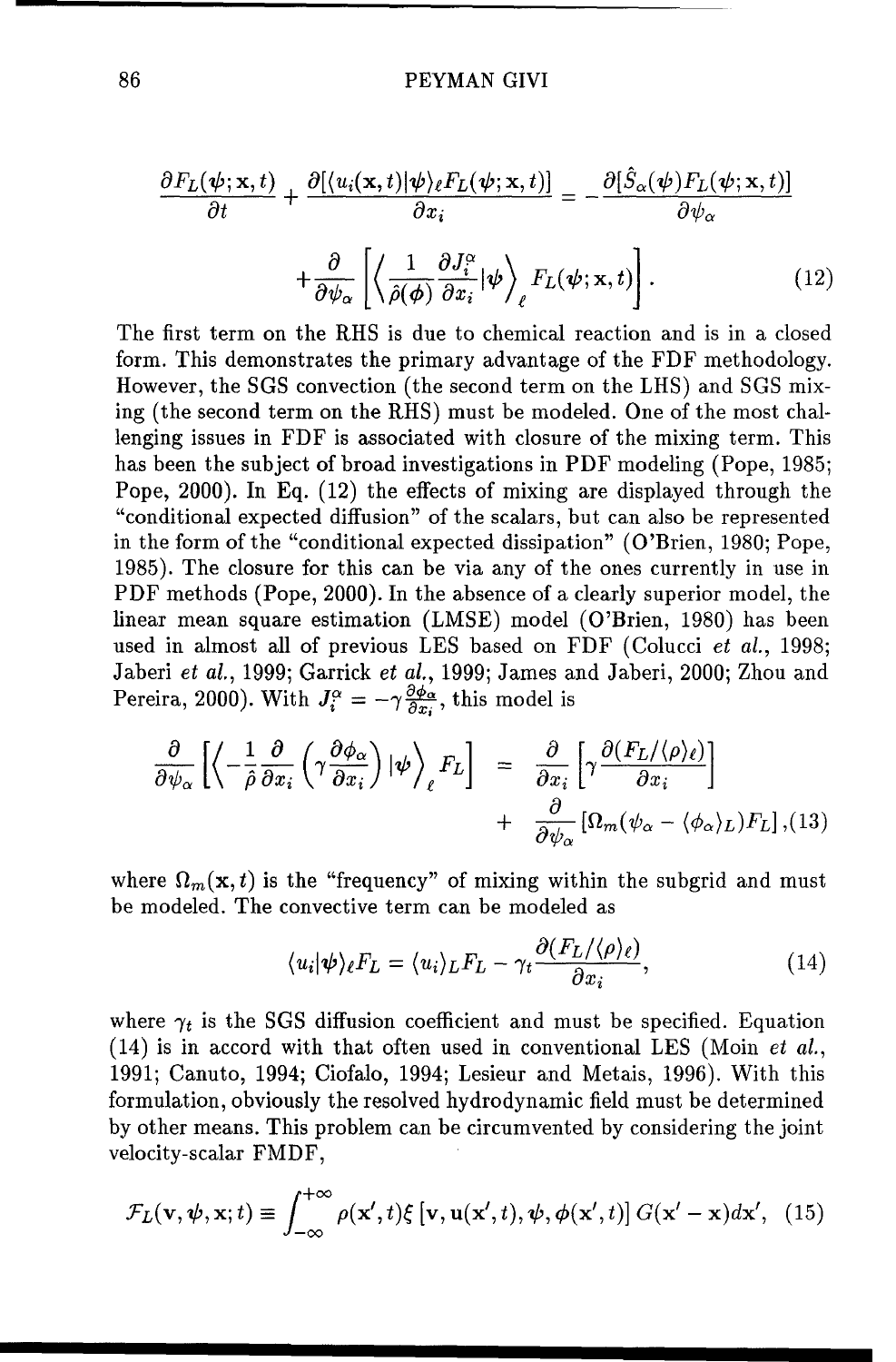$$
\xi[\mathbf{v}, \mathbf{u}(\mathbf{x}, t), \boldsymbol{\psi}, \boldsymbol{\phi}(\mathbf{x}, t)] = \prod_{k=1}^{3} \delta[v_k - u_k(\mathbf{x}, t)] \prod_{\alpha=1}^{\sigma} \delta[\psi_\alpha - \phi_\alpha(\mathbf{x}, t)], \quad (16)
$$

where **v** denotes the composition domain of the random velocity vector, and  $\mathcal{E}[\mathbf{v}, \mathbf{u}(\mathbf{x}, t), \boldsymbol{\psi}, \boldsymbol{\phi}(\mathbf{x}, t)]$  is the fine-grained velocity-scalar density. Most recent work in this regard consider the transport of the velocity FDF (VFDF) (Gicquel, 2001) and the joint velocity-scalar FDF (VSFDF) (Drozda, 2001). The operational procedure is similar to that developed previously for PDF methods (Pope, 1985; Pope, 1994; Pope, 2000).

The closure problems as noted above are not particular to the FDF; all of the other schemes require similar modelings. For example, in the limit of equilibrium chemistry all of the statistics of the reacting fields are related to those of the mixture fraction. The FMDF of the mixture fraction can be obtained from the solution of Eq. (12) with  $S = 0$ . So, there is still a need for modeling of the mixing term. Even in cases where the FMDF is assumed, its distribution is parameterized with the low order moments of the mixture fraction. As indicated above, the first two moments are typically used for this parameterization. Therefore, there is a need for closure of the "total SGS dissipation" as appears in the second moment (SGS variance) equation. Several means of dealing with this closure problem are available (Girimaji and Zhou, 1996; Pierce and Moin, 1998; Cook and Bushe, 1999; Jim6nez *et al.,* 2001; De Bruyn Kops and Riley, 2001).

The above problem is a bit more complex when the **SGS** chemical reaction is assumed to be in the "flamelet" regime (Peters, 2000). In this case, even with the one-dimensional flamelet model, the thermo-chemical variables are parameterized by the mixture fraction and its rate of dissipation (Cook et al., 1997; Cook and Riley, 1998b; De Bruyn Kops *et al.,* 1998; DesJardin and Frankel, 1998; Cook and Riley, 1998b). Therefore, there is a need for a priori specification of the joint FDF of the mixture fraction and its dissipation. A review of different methods of dealing with this issue is available (Cook and Riley, 1998a). Equation (12) with  $S = 0$  indicates that there is a dependence between the FDF of the mixture fractions and the conditional expected diffusion (and the conditional expected dissipation). This dependency is not considered in most previous contributions, but is the subject of current investigations (DesJardin *et al.,* 2001).

Modeling of the conditional expected dissipation is also required in the conditional moment method (Bushe and Steiner, 1999; Steiner and Bushe, 2001). This issue has been recognized at the early stages of developments of CMM in RAS (Bilger, 2000). With this model, the conditional filtered mean values of the thermo-chemical variables (LHS of Eq. (10)) are obtained by their modeled transport equation. This is obviously computationally less demanding that solving the FDF transport equation. But in order to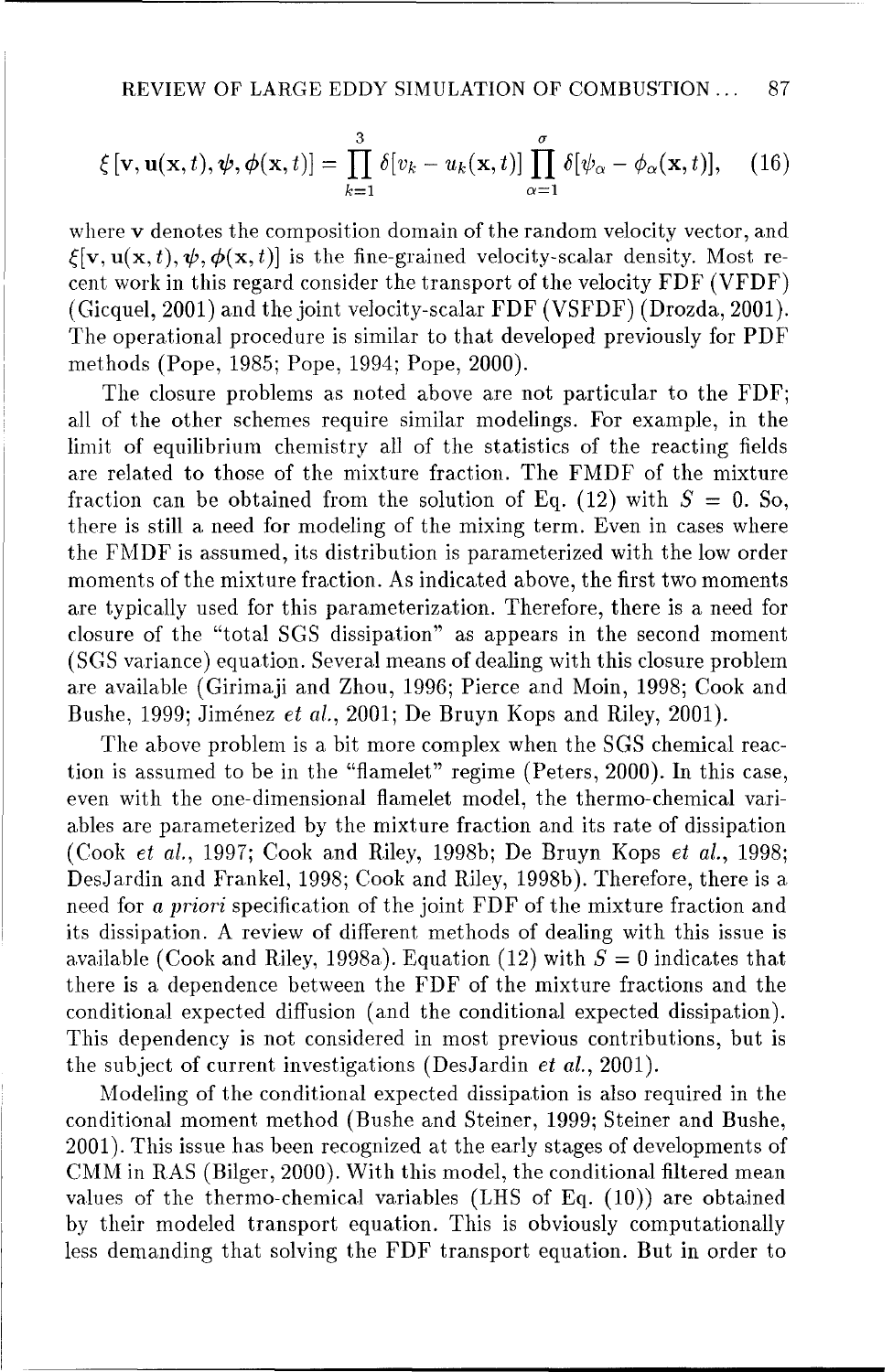determine the actual filtered quantities, the distribution of the mixture fraction FDF must be specified.

An important issue in regard to FDF is associated with the numerical solution of its transport equation. The Lagrangian Monte Carlo scheme (Pope, 1985) has proven particularly useful for this purpose. In this scheme, the FDF is represented via an ensemble of computational elements or particles. Transport of these particles and the change in their properties are modeled by a set of stochastic differential equations (SDEs) (Soong, 1973). The diffusion process (Gardiner, 1990) has proven effective for this purpose. The coefficients in the Langevin equation governing this process are set in such a way that the resulting Fokker-Planck equation (Risken, 1989) is equivalent to the FDF transport equation. Therefore, the Monte Carlo solution of the SDEs represent the solution of the FDF in the probabilistic sense. This procedure has proven successful for simulating PDF in a variety of systems (Grigoriu, 1995). However, one must be careful in performing stochastic simulations in conjunction with modern CFD solvers. Many of the advanced discretization routines developed for solving deterministic differential equations may not be applicable, or may have to be significantly modified to be suitable for solving SDEs (Kloeden and Platen, 1995).

Implementation of LEM is also based on stochastic representation of the flow. In its original development in RAS (Kerstein, 1988), the processes of molecular diffusion, chemical reaction and turbulent convection are considered separately. This is achieved by a reduced one-dimensional (linear) description of the scalar field, which makes it possible to resolve the flow scales even for flows with relatively high Reynolds, Schmidt and Damköhler numbers. The interpretation of the one-dimensional domain is dependent on the particular flow under consideration. In this way, the processes of molecular diffusion and chemical reaction are taken into account exactly, but the effects of convection are modeled. This is achieved by "random rearrangement" (or stirring) events in such a way that the displacements of fluid elements result in a diffusivity equal to the "turbulent diffusivity." For LES, this procedure is followed within each of the computational cells, and stirring is performed to yield the desired SGS diffusivity. Menon and colleagues have made extensive use of LEM for LES of a wide variety of reacting flows. A recent review is available (Menon, 2000).

## 4. Acknowledgment

I am honored to have the opportunity to collaborate with Professor Stephen B. Pope (Cornell University) on FDF and PDF methods, and I am grateful to him and Professor Larry T.T. Soong (SUNY-Buffalo) for teaching me most of what I know about stochastic processes. I am indebted to my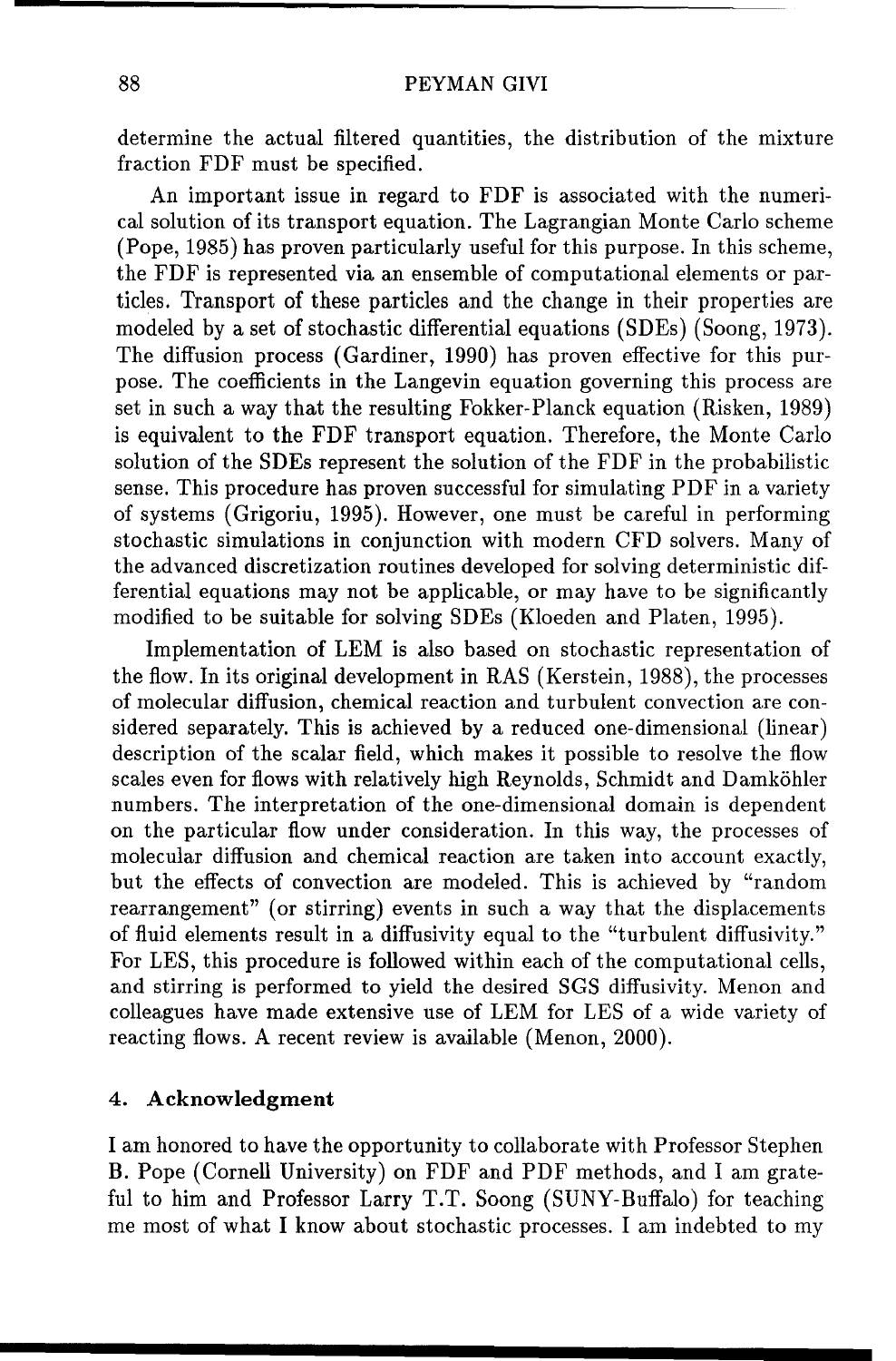#### REVIEW OF LARGE EDDY SIMULATION OF COMBUSTION ... 89

current Ph.D. students, Mr. Tomasz G. Drozda, Mr. Reza Haji-Sheikhi and my former students and collaborators, Dr. Virgil Adumitroaie (Currently at CFD Research Inc.), Dr. Paul J. Colucci (Fluent Inc.), Professor Steve H. Frankel (Purdue University), Professor Sean C. Garrick (University of Minnesota), Dr. Laurent Y.M. Gicquel (CERFACS, Toulouse), Professor Farhad A. Jaberi (Michigan State University), Dr. Sunil James (Rolls-Royce Co.) and Professor Cyrus K. Madnia (SUNY-Buffalo) for their leaderships in all of our previous/ongoing LES work. Our current research in LES/FDF is being sponsored by the U.S. Air Force Office of Scientific Research under Grant F49620-00-1-0035 (Program Manager: Dr. Julian M. Tishkoff), the NASA Langley Research Center under Grant NAG-i-2238 (Technical Monitor: Dr. J. Philip Drummond), and the NASA Glenn Research Center under Grant NAG-3-2225 (Technical Monitor: Dr. Uday Hegde). Acknowledgment is also made to the Donors of the Petroleum Research Funds administrated by the American Chemical Society for their support under Grant ACS-PRF 36981-AC9. Computational resources are provided by the NCSA at the University of Illinois at Urbana, and by the CCR at SUNY-Buffalo.

### References

- Battaglia, F., McGrattan, K. B., Rehm, R. **G.,** and Baum, H. R. (2000). Simulating fire whirls. *Combustion, Theory, and Modelling* 4, 123-138.
- Bilger, R. W. (2000). Future progress in turbulent combustion research. *Prog. Energy Combust. Sci.* **26,** 367-380.
- Boris, J. P., Grinstein, F. F., Oran, **E.** S., and Kolbe, R. L. (1992). New insights into large eddy simulations. *Fluid Dyn. Res.* 10, 199-238.
- Branley, N. and Jones, W. P. (1997). Large eddy simulation of a turbulent non-premixed flame. In *Proceedings of the Eleventh Symposium on Turbulent Shear Flows*, pages 21.1-21.6, Grenoble, France.
- Branley, N. and Jones, W. P. (2000). Large eddy simulation of turbulent flames. In *European Congress on Computational Methods in Applied* Science *and Engineering,* pages 1-23. Barcelona, Spain.
- Bushe, **W.** K. and Steiner, H. (1999). Conditional moment closure for large eddy simulation of nonpremixed turbulent reacting flows. *Phys. Fluids* 11, 1896-1906.
- Candel, S., Thevenin, D., Darabiha, N., and Veynante, D. (1999). Progress in numerical combustion. *Combust.* Sci. *and Tech.* 149, 297-337.
- Canuto, V. M. (1994). Large eddy simulation of turbulence **:** A subgrid scale model including shear, vorticity, rotation, and buoyancy. *The Astro. Phys. Journal* 428, 729-752.
- Ciofalo, M. (1994). Large eddy simulation **:** A critical survey of models and applications. In *Advances in Heat Transfer,* pages 321-419. Academic Press, New York, NY. Vol 25.
- Collin, **0.,** Ducros, F., Veynate, D., and Poinsot, T. (2000). A thickened flame model for large eddy simulation of turbulent premixed combustion. *Phys Fluids* 12, 1843-1863.
- Colucci, P. J., Jaberi, F. A., Givi, P., and Pope, S. B. (1998). Filtered density function for large eddy simulation of turbulent reacting flows. *Phys. Fluids* 10, 499-515.
- Cook, A. W. and Bushe, W. K. (1999). A subgrid-scale model for the scalar dissipation rate in nonpremixed combustion. *Phys. Fluids* 11, 746-749.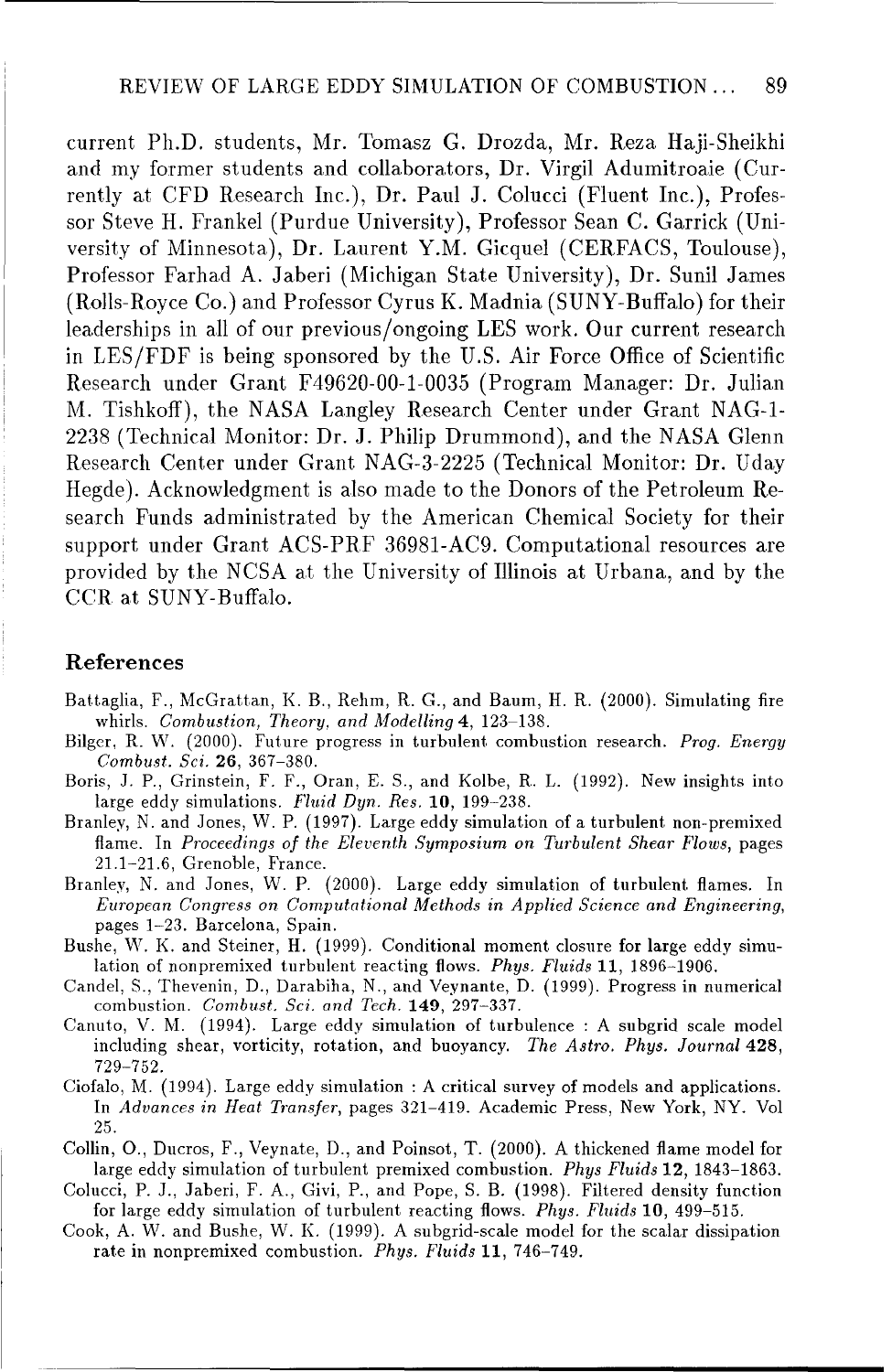- Cook, A. W. and Riley, J. J. (1994). A subgrid model for equilibrium chemistry in turbulent flows. *Phys. Fluids* 6, 2868-2870.
- Cook, A. W. and Riley, J. **J.** (1998a). Progress in subgrid-scale combustion modeling. In Hafez, M. and Oshima, K., editors, *Computational Fluid Dynamics Review 1998,* pages 914-931. World Scientific, Singapore.
- Cook, A. W. and Riley, J. J. (1998b). Subgrid scale modeling for turbulent reacting flows. Combust. Flame 112, 593-606.
- Cook, A. W., Riley, **J.** J., and Kosily, G. (1997). A laminar flamelet approach to subgrid-scale chemistry in turbulent flows. *Combust.* Flame **109,** 332-341.
- De Bruyn Kops, S. M. and Riley, J. **J.** (2001). Mixing models for large-eddy simulation of nonpremixed turbulent combustion. ASME *Journal of Fluids Engineering* 123, 1-6.
- De Bruyn Kops, S. M., Riley, J. J., Kosily, G., and Cook, A. W. (1998). Investigation of modeling for non-premixed turbulent combustion. Combust. Flame 60, 105-122.
- DesJardin, P. E. and Frankel, S. H. (1998). Large eddy simulation of a turbulent nonpremixed reacting jet: Application and assessment of subgrid-scale combustion models. *Phys. Fluids* 10, 2298-2314.
- DesJardin, P. E. and Frankel, S. H. (1999). Two-dimensional large eddy simulation of soot formation in the near-field of a strongly radiating nonpremixed acetylene-air turbulent jet flame. Combust. Flame **119,** 121-132.
- DesJardin, P. E., Smith, T. M., and Roy, C. J. (2001). Numerical simulations of a methanol pool fire. AIAA Paper AIAA-01-0636.
- Dopazo, C. (1994). Recent developments in PDF methods. In Libby and Williams (1994), chapter 7, pages 375-474.
- Drozda, T. G. (2001), Consistency assessment of velocity-scalar filtered density function for large-eddy simulation of turbulent flows. M.S. Thesis, Department of Mechanical and Aerospace Engineering, State University of New York at Buffalo, Buffalo, NY.
- Forkel, H. and Janicka, **J.** (2000). Large-eddy simulation of a turbulent hydrogen diffusion flame. Flow, Turbulence and Combustion **65,** 163-175.
- Fox, R. **0.** (1996). Computational methods for turbulent reacting flows in chemical process industry. Revue *De L'Institut Francais Du Petrole* **51,** 215-246.
- Frankel, S. H., Adumitroaie, V., Madnia, C. K., and Givi, P. (1993). Large eddy simulations of turbulent reacting flows by assumed PDF methods. In Ragab, S. A. and Piomelli, U., editors, Engineering *Applications of Large Eddy Simulations,* pages 81-101. ASME, FED-Vol. 162, New York, NY.
- Fureby, C. and Grinstein, F. F. (1999). Monotonically integrated large eddy simulation of free shear flows. *AIAA J.* **37,** 544.
- Fureby, C. and Lofstrom, C. (1994). Large-eddy simulations of bluff body stabilized flames. In *Proceedings of 25th* Symp. (Int.) on *Combustion,* pages 1257-1264. The Combustion Institute, Pittsburgh, PA.
- Galperin, B. and Orszag, S. A., editors. (1993). *Large Eddy Simulations of Complex Engineering and Geophysical Flows.* Cambridge University Press, Cambridge, England.
- Gao, F. and O'Brien, E. E. (1993). A large-eddy simulation scheme for turbulent reacting flows. *Phys. Fluids A* 5, 1282-1284.
- Gardiner, C. W. (1990). *Handbook of Stochastic Methods.* Springer-Verlag, New York, NY.
- Garrick, S. C., Jaberi, F. A., and Givi, P. (1999). Large eddy simulation of scalar transport in a turbulent jet flow. In Knight, D. and Sakell, L., editors, *Recent Advances in DNS and LES,* volume 54 of *Fluid Mechanics and its Applications,* pages 155-166. Kluwer Academic Publishers, The Netherlands.
- Gicquel, L. Y. M. (2001), *Velocity Filtered Density Function for Large Eddy* Simulation *of Turbulent Flows.* Ph.D. Dissertation, Department of Mechanical and Aerospace Engineering, State University of New York at Buffalo, Buffalo, NY.
- Girimaji, S. S. and Zhou, Y. (1996). Analysis and modeling of subgrid scalar mixing using numerical data. *Phys. Fluids* 8, 1224-1236.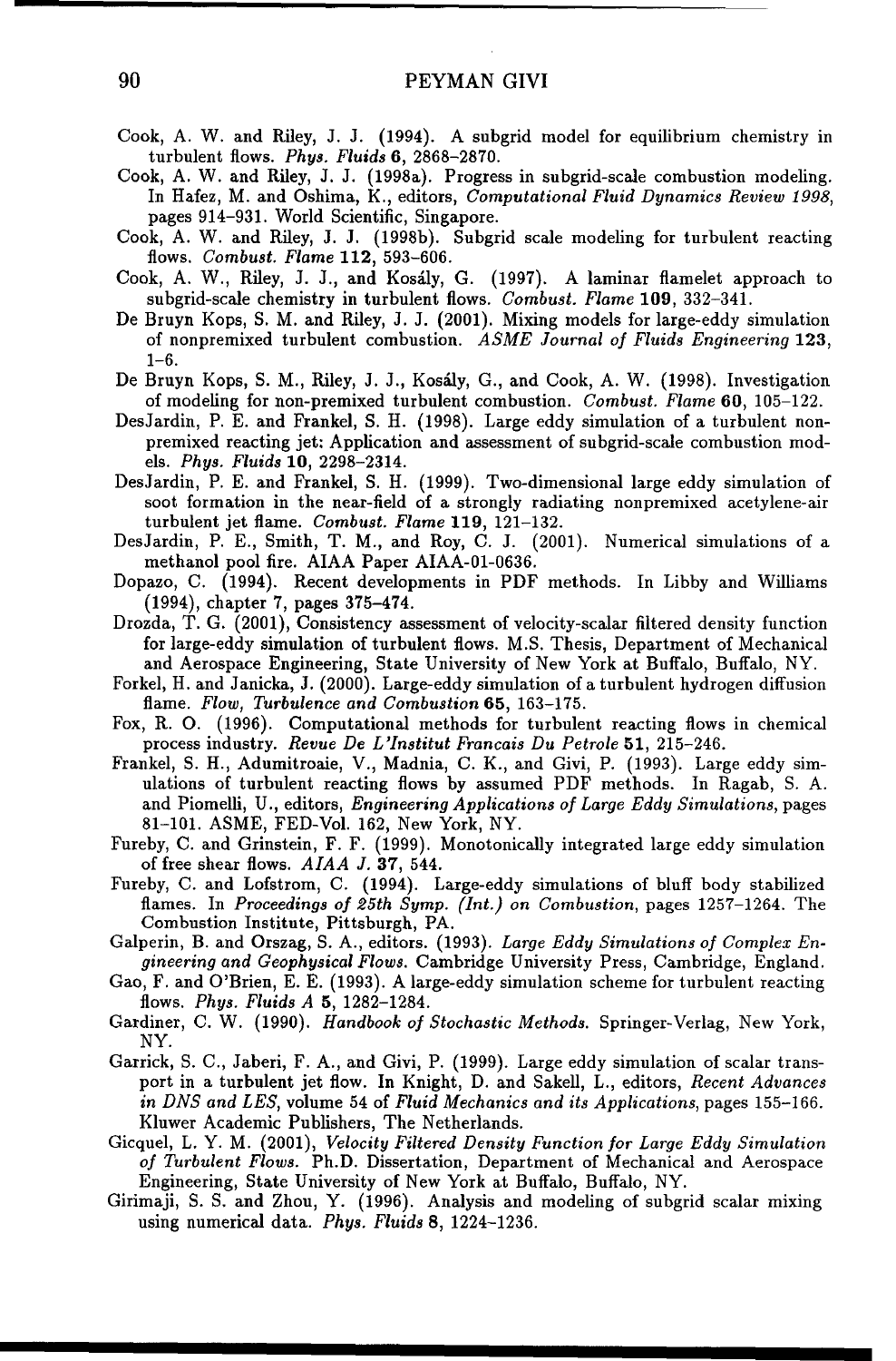- Givi, P. (1989). Model free simulations of turbulent reactive flows. *Prog. Energy Combust. Sci.* 15, 1-107.
- Grigoriu, M. (1995). *Applied Non-Gaussian Processes.* Prentice-Hall, Englewood Cliffs, NJ.
- Im, H. **G.,** Lund, T. S., and Ferziger, J. H. (1997). Large eddy simulation of turbulent front propagation with dynamic subgrid models. *Phys. Fluids* 9.
- Jaberi, F. A. and James, **S.** (1998). A dynamic similarity model for large eddy simulation of turbulent combustion. *Phys. Fluids* 10, 1775-1777.
- Jaberi, F. A., Miller, R. S., Madnia, C. K., and Givi, P. (1996). Non-Gaussian scalar statistics in homogeneous turbulence. *J. Fluid Mech.* **313,** 241-282.
- Jaberi, F. A., Colucci, P. J., James, S., Givi, P., and Pope, S. B. (1999). Filtered mass density function for large eddy simulation of turbulent reacting flows. *J. Fluid Mech.* 401, 85-121.
- Jaberi, F. A. (1999). Large eddy simulation of turbulent premixed flames via filtered mass density function. AIAA Paper 99-0199.
- James, S. and Jaberi, F. A. (2000). Large scale simulations of two-dimensional non- premixed methane jet flames. *Combust.* Flame 123, 465-487.
- Jiménez, J., Liñán, A., Rogers, M. M., and Higuera, F. J. (1997). *A Priori* testing of subgrid models for chemically reacting non-premixed turbulent flows. *J. Fluid Mech.* 349, 149-171.
- Jiménez, J., Ducros, F., Cuenot, B., and Bédat, B. (2001). Subgrid scale variance and dissipation of a scalar field in large eddy simulations. *Phys. Fluids* 13, 1748-1754.
- Johnson, N. L. and Kotz, S. (1972). *Distributions in Statistics:* Continious *Multivariate Distributions.* John Wiley and Sons, New York, NY.
- Kempf, A., Forkel, H., Chen, J. Y., Sadiki, A., and Janicka, J. (2000). Large-eddy simulation of a counterflow configuration with and without combustion. *Proceedings of the Combustion Institute* 28, 35-40.
- Kerstein, A. R. (1988). A linear eddy model of turbulent scalar transport and mixing. *Combust. Sci. and Tech.* 60, 391-421.
- Kim, W.-W., Menon, S., and Mongia, H. C. (1999). Large-eddy simulation of a gas turbine combustor flow. *Combust. Sci. and Tech.* 143, 25-62.
- Kloeden, P. E. and Platen, E. (1995). *Numerical Solution of Stochastic Differential Equa*tions, volume 23 of *Applications of Mathematics, Stochastic Modelling and Applied* Probability. Springer-Verlag, New York, NY.
- Ladeinde, F., Cai, X., Sekar, B., and Kiel, B. (2001). Application of combined LES and flamelet modeling to methane, propane, and jet-A combustion. AIAA Paper 2001-0634.
- Leemis, L. M. (1986). Relations among common univariate distributions. American *Statistician* 40, 143-146.
- Lesieur, M. and Metais, **0.** (1996). New trends in large eddy simulations of turbulence. Ann. *Rev. Fluid Mech.* 28, 45-82.
- Libby, P. A. and Williams, F. A., editors. (1980). Turbulent *Reacting Flows,* volume 44 of *Topics in Applied Physics.* Springer-Verlag, Heidelberg.
- Libby, P. A. and Williams, F. A., editors. (1994). Turbulent *Reacting Flows.* Academic Press, London, England.
- Lundgren, T. **S.** (1967). Distribution functions in the statistical theory of turbulence. *Phys. Fluids* 10, 969-975.
- Luo, K. H. (2001). DNS and LES of turbulence-combustion interactions. In Geurts, B. J., editor, *Modern Simulation Strategies for Turbulent* Flow, chapter 14, pages 263-293. R. T. Edwards, Inc., Philadelphia, PA.
- Madnia, C. K. and Givi, P. (1993). Direct numerical simulation and large eddy simulation of reacting homogeneous turbulence. In Galperin and Orszag (1993), chapter 15, pages 315-346.
- Mathey, F. and Chollet, J. P. (1997). Large eddy simulation of turbulent reactive flows. In *Proceedings of the Eleventh Symposium on Turbulent Shear Flows,* pages 16.19-16.24,